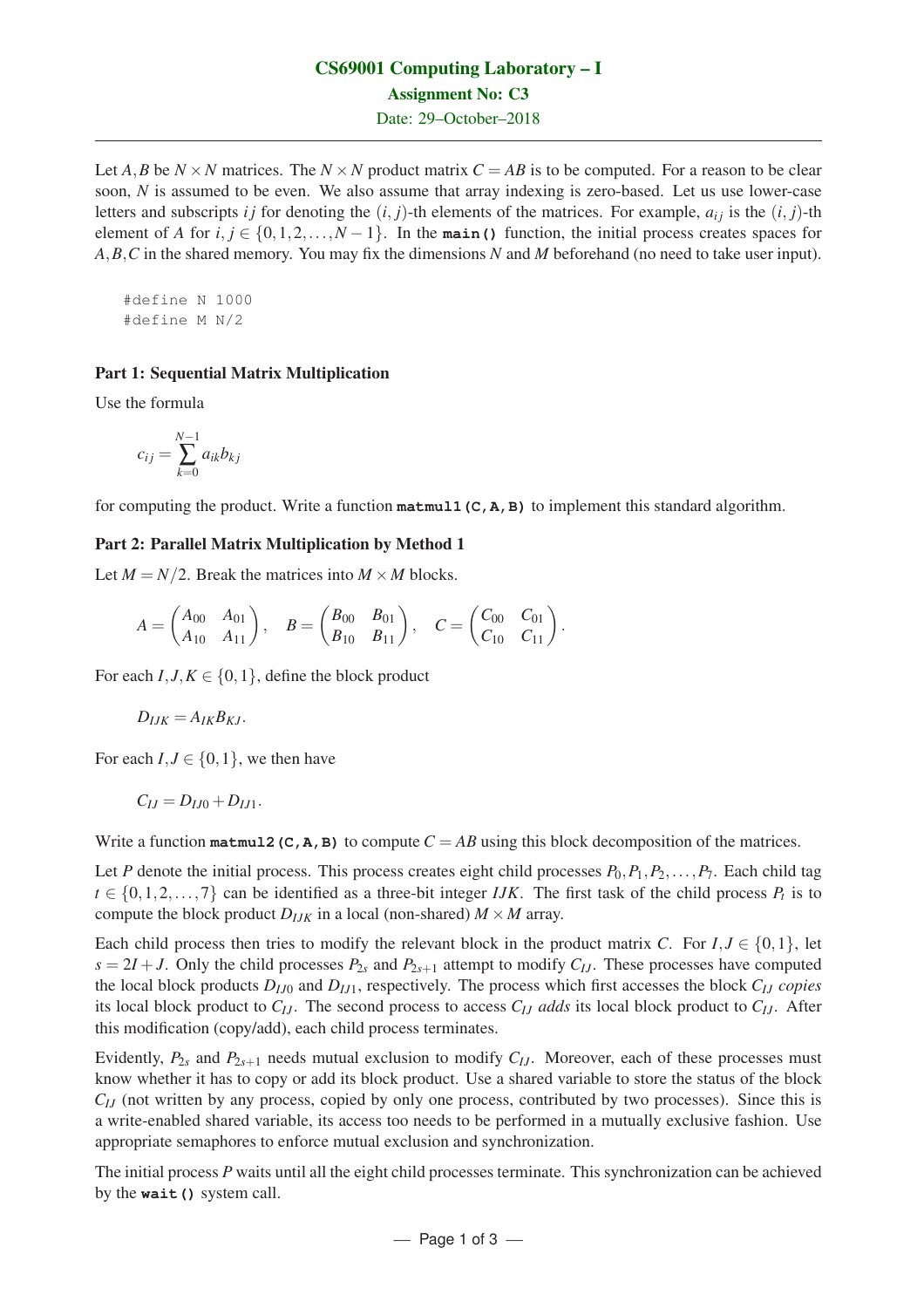## Part 3: Parallel Matrix Multiplication by Method 2

Use the same block decomposition of Part 2. The initial process *P* again forks eight new child processes  $Q_0, Q_1, Q_2, \ldots, Q_7$ . Let  $t = 4I + 2J + K$ , where  $I, J, K \in \{0, 1\}$ . The task of the child process  $Q_t$  is to compute the block product *DIJK* in the *shared* memory. Allocate different shared memory segments to the eight block products, so these products may be computed in parallel without a need of mutual exclusion.

Let again  $s = 2I + J$ . The processes  $P_{2s}$  and  $P_{2s+1}$  compute the shared block products  $D_{IJ0}$  and  $D_{IJ1}$ , respectively. The process (among these two) to finish first terminates immediately. The process to finish second, computes the block  $C_{IJ} = D_{IJ0} + D_{IJ1}$ , and then terminates. Since the block products  $D_{IJK}$  now reside in shared memory, any child process can access the block products computed by other child processes.

The synchronization between the two processes  $P_{2s}$  and  $P_{2s+1}$  is to be implemented using a semaphore. As in Part 2, the initial process *P* wait () 's until all the eight child processes  $Q_0, Q_1, Q_2, \ldots, Q_7$  terminate. Write a function **matmul3(C,A,B)** to carry out the product in the manner described in this part.

## The *main*() function

- Create shared-memory segments  $A, B, C_1, C_2, C_3$ , each capable of storing an  $N \times N$  integer matrix.
- Populate *A* and *B* with random integers in the range [−9,9].
- Call matmul1 (C1, A, B) to compute the product  $C_1 = AB$ . Report the time taken by this function.
- Call matmul2 (C2, A, B) to compute  $C_2 = AB$  by the method of Part 2. Report the time taken by this function. Also, verify that  $C_1$  and  $C_2$  are the same matrix.
- Call **matmul2 (C3, A, B)** to compute  $C_3 = AB$  by the method of Part 3. Report the time taken by this function. Also, verify that  $C_1$  and  $C_3$  are the same matrix.
- The above calls are to be made by the initial process *P*. Appropriate child processes come to being by the calls **matmul2()** and **matmul3()**. The child processes would also print the times taken by them (from creation to termination).
- *P* should delete all shared-memory segments and semaphores when these are no longer used.

## Sample output

```
+++ Sequential matrix multiplication
   Time taken = 2.172489619 sec
+++ Parallel matrix multiplication by Method 1
   Time taken by Process 0 = 0.668225744 sec
   Time taken by Process 1 = 0.941227939 sec
   Time taken by Process 6 = 1.127982911 sec
   Time taken by Process 7 = 1.161493170 sec
   Time taken by Process 4 = 1.173572038 sec
   Time taken by Process 5 = 1.153494400 \text{ sec}Time taken by Process 2 = 1.184520792 sec
    Time taken by Process 3 = 1.218318732 sec
   Time taken = 1.219022799 sec
+++ Parallel matrix multiplication by Method 2
   Time taken by Process 0 = 0.962716714 sec
   Time taken by Process 1 = 1.015974284 sec
   Time taken by Process 5 = 1.031559906 sec
   Time taken by Process 7 = 1.106795162 sec
   Time taken by Process 4 = 1.137290960 sec
   Time taken by Process 6 = 1.147446384 \text{ sec}Time taken by Process 3 = 1.142069608 sec
   Time taken by Process 2 = 1.151665685 sec
   Time taken = 1.178885296 sec
```